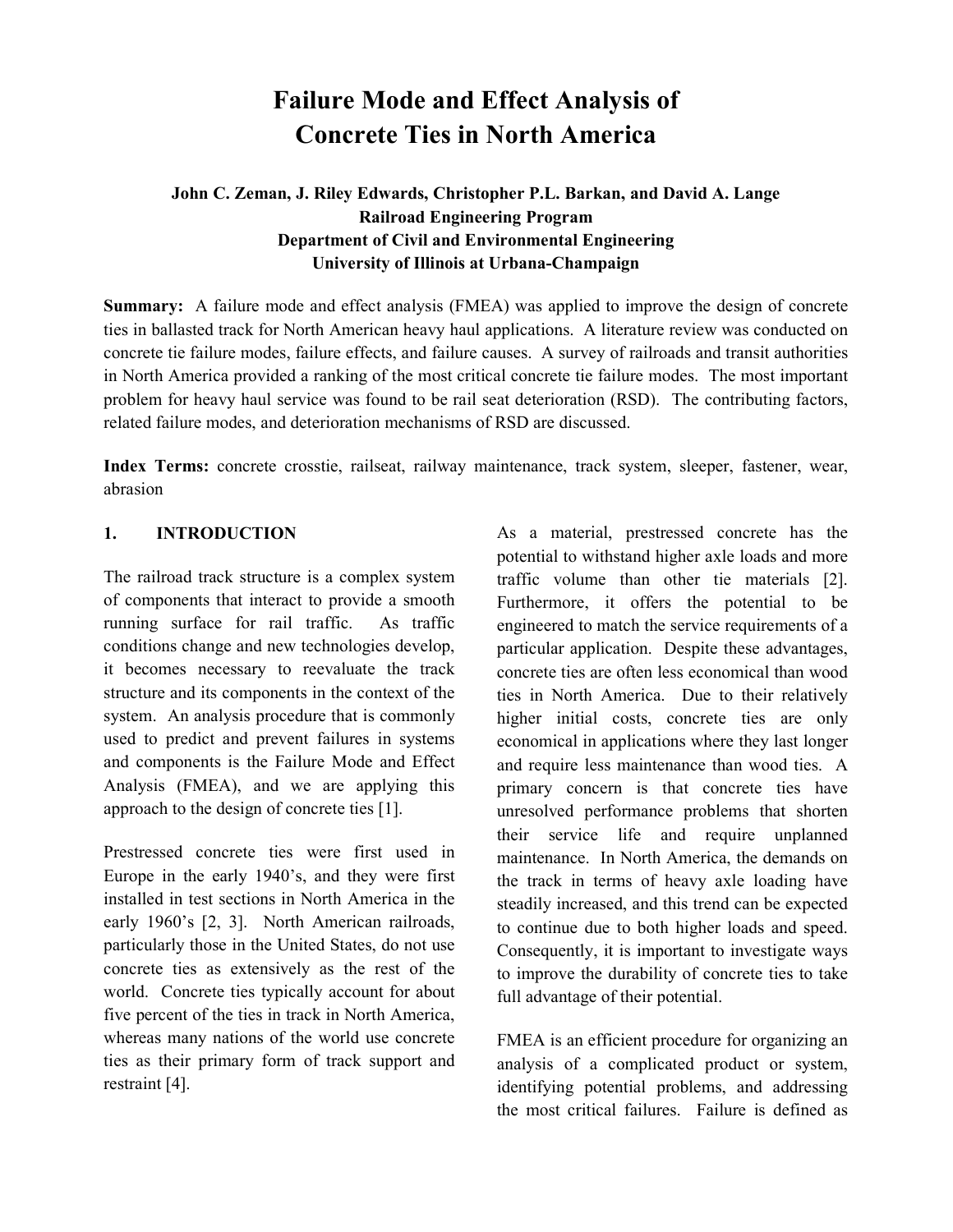"the inability…to perform based on the design intent" [1, p. 74]. The general analysis process is to identify all the different ways a product can fail (failure modes), identify the potential consequences of the failures (failure effects), understand why these failures might occur (failure causes), determine which failures should be addressed first, and select the appropriate preventive measures to reduce the risk of failure [1].

# 2. **FMEA OF CONCRETE TIES**

# **2.1 Scope**

Using input from railroad engineers, concrete tie manufacturers, and industry committees, combined with our own knowledge of the subject, we applied a simplified form of a design FMEA to concrete ties in ballasted track in heavy haul service on major North American railroads. The purpose of the analysis was to identify the existing problems with concrete ties in North American heavy haul service, prioritize them, and then investigate the most critical failures. In this analysis, "concrete tie" refers to a typical prestressed, monoblock tie that is an assembly of concrete, prestressed strands or wires, tie pads, shoulder inserts, insulators, and spring clips.

# **2.2 Concrete Tie Functions**

Like any railway track system, ballasted concrete-tie track provides support and stability to train traffic by properly distributing the loads and maintaining the required track geometry. Concrete ties fit into this system by supporting the rails under load, distributing the stresses at the rail seat to acceptable levels for the ballast layer, and, with the ballast and subgrade, holding the rails in proper track geometry. Because of their poor dielectric qualities, concrete ties require an insulator in the fastening system to electrically isolate the rails if a track circuit system of traffic control is used.

#### **2.3 Concrete Tie Failure Modes**

The failure modes of concrete ties in ballasted track can be categorized into support failure, stability failure, and electrical isolation failure. Each failure mode can be quite complex and related to failure modes of other components of the track system. It is important to understand the specific failure modes to get an idea of what causes the problems and how to reduce the probability that the failure effects will occur.

# *Support Failure*

Failing to adequately distribute loads from the rails into the ballast may manifest itself through deterioration of other parts of the track system, as in ballast crushing, subgrade failure, rail flaws, or rail breaks. These support failure modes relate to the strength, stiffness, spacing, and bearing area of the concrete ties.

The strength and stiffness of concrete ties come from the compressive strength of the concrete and the amount of prestress in the section [5]. Excessive stiffness can lead to higher stresses at the bottom of the tie and at the rail seat [2]. A loss of stiffness can lead to excessive deflections of the rail and damage to the ballast and subgrade [5].

Flexural strength and stiffness can be lost if the prestress force is lost through corrosion, concrete deterioration, or poor bond with the concrete due to improper manufacturing. The prestressing strands/wires may corrode if insufficient concrete cover or concrete cracking allows the intrusion of moisture and oxygen.

Today, concrete ties are sufficiently strong to withstand normal service loads in flexure without significant cracking. The kind of cracking that could reach the prestress and result in risk of corrosion would require high dynamic loads, such as those caused by out-of-round wheels, a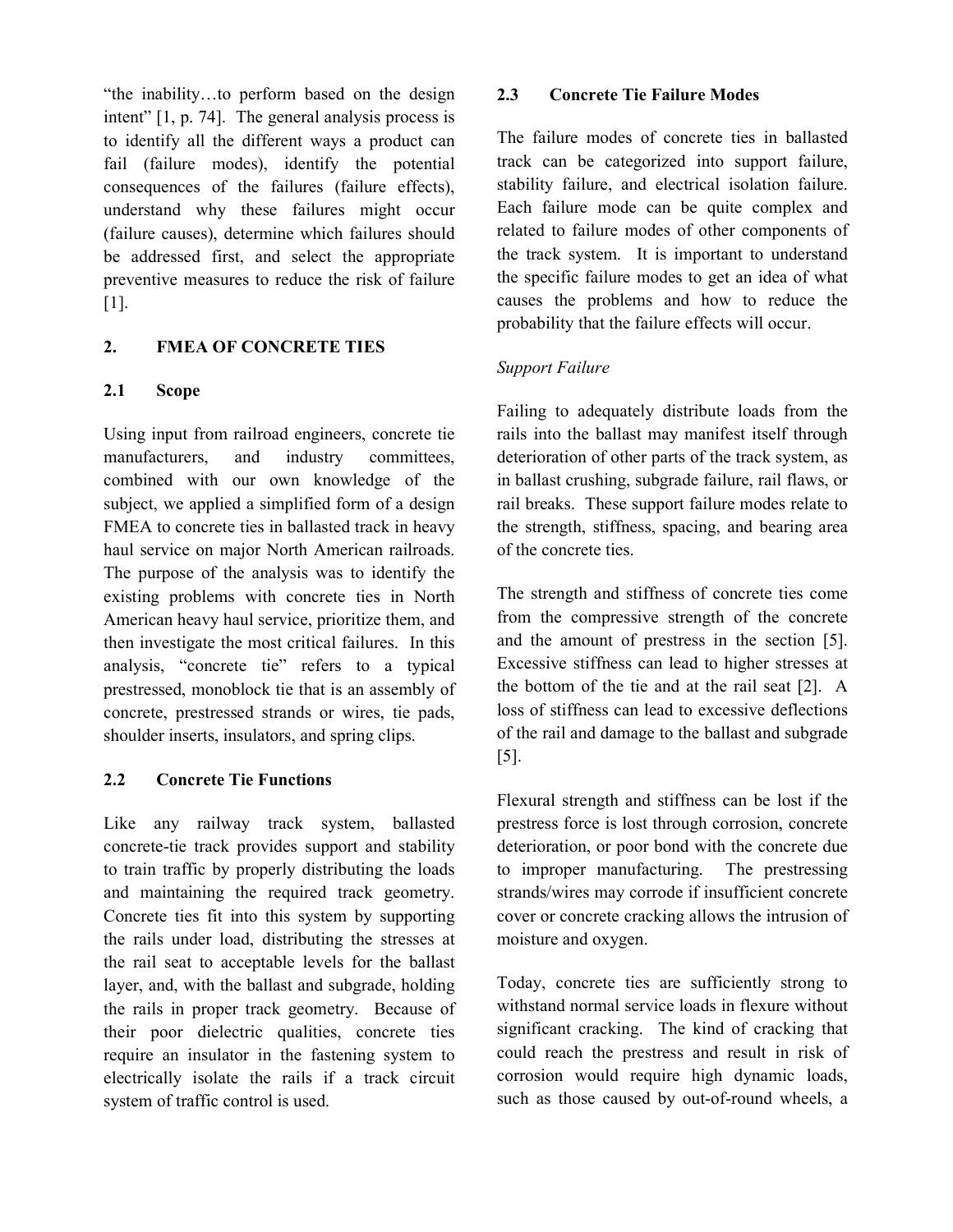center-bound condition, or by impact damage from derailments or dragging equipment [2]. Ties can also be damaged during handling, such as shipment, storage, installation, or maintenance.

Concrete that deteriorates due to chemical attack, environmental degradation (e.g. freeze-thaw expansion), or shear cracking may directly lose the bond with the prestressing strands or wires, or else cause cracking that leads to corrosion [6]. Poor manufacturing can lead to concrete that is not strong enough to take the high prestress forces, or it may be that the bond between the concrete and prestress never adequately developed because of an undesirable surface finish on the prestress strands or wires [2, 7].

The bearing areas at the rail seats and at the bottom of the tie are important for distributing loads at acceptable stresses. If the bearing areas are reduced by concrete deterioration, damaged fasteners, or non-uniform ballast distribution, the stresses at these locations may increase and cause damage to the ballast, rail, or subgrade. Rail cant, referring to the inward tilt of the rails, is important for transferring the lateral and vertical traffic loads through the web of the rail for stress distribution. Concrete deterioration or damaged fasteners may lead to improper cant resulting in concentrated rail seat stresses.

The spacing of the ties is also important for load distribution. Ties can become unevenly spaced, or bunched, if longitudinal forces due to thermal stresses in the rails overcome the resistance of the crib ballast and the weight of the ties. This shoving action is also related to the number of fasteners in a group of ties that are tight against the rail [5].

#### *Stability Failure*

The stability failure modes all relate to track geometry. Failure to maintain proper track geometry could be improper gauge, surface, line, or superelevation [5].Track geometry problems are generally caused by insufficient restraint of the rails at the rail seats or by displacement of the ties.

Gauge problems are most commonly caused by failure modes like missing or damaged fasteners or rail seat deterioration. A weakened fastening system along a stretch of track allows gauge widening and possible rail rollover. A typical fastening assembly on concrete ties in North America is comprised of cast-in, steel-shoulder inserts, spring clips attached to the shoulder inserts that hold the rail, insulators between the clips and the rail (some designs place insulation on the shoulder inserts instead), and a tie pad between the base of rail and the concrete rail seat. Any one of these components can wear and allow the rail to rotate or translate laterally. These deflections of the rail, whether permanent or only under load, may result in loss of gauge.

Aside from the fastening components, the concrete beneath the base of the rail can also deteriorate; this failure mode is commonly referred to in North America as rail seat abrasion or, more correctly, rail seat deterioration (RSD). Figure 1 shows RSD on a concrete tie removed from service. As with fastener wear, RSD may lead to loss of cant or loss of gauge. RSD and fastener wear are often concurrent failure modes.

Vertical or lateral displacement of the ties can also cause geometry problems. Track buckling is an extreme failure mode that occurs when the lateral resistance from the ties and ballast is insufficient to restrain the thermal stresses in the rails. Oftentimes, the weight of the concrete tie, the roughness of surfaces on the sides and bottom of ties, and the amount of shoulder ballast contribute to how much the ties will resist loads and thermal rail stresses that work to push the track out of line. Settlement is mostly caused by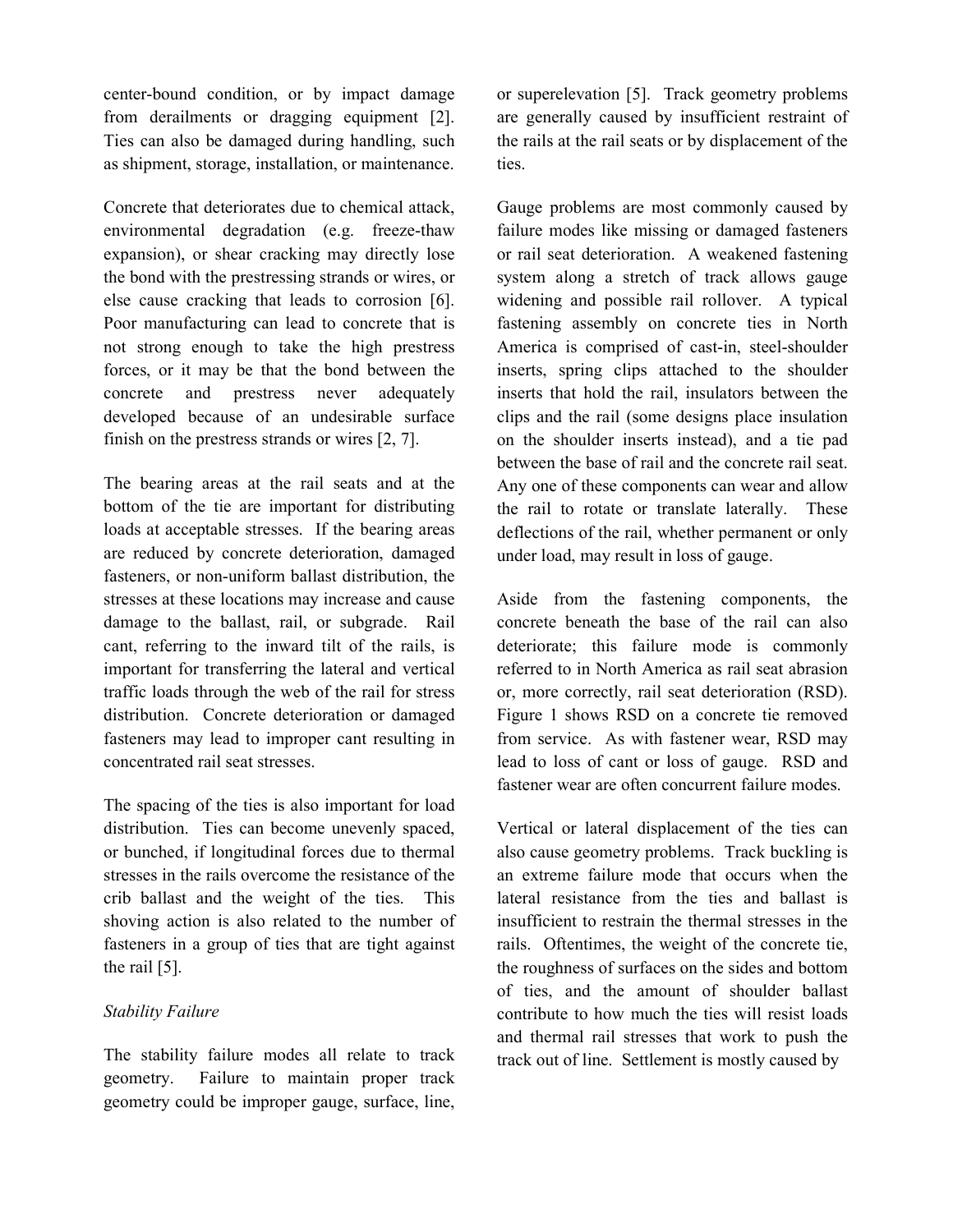

**Figure 1: Concrete tie rail seat deterioration (RSD)**

failures in the ballast and subgrade layers, but the ties influence these failures by how well they distribute traffic loads.

# *Electrical Isolation Failure*

A shunted track circuit can occur if there is a failure to electrically isolate the rails. Electrical isolation is typically achieved by using an insulating material in the fastening assembly, since moist concrete ties conduct enough electricity to shunt the track circuit [7]. Broken, worn, or missing insulators or tie pads on each rail seat of a tie may lead to track shunting if the concrete has a high moisture content.

#### **2.4 Concrete Tie Failure Effects**

The principal consequences or effects of the concrete tie failure modes – support failure, stability failure, and electrical isolation failure – such as reduced train performance, increased track maintenance costs, equipment damage, and increased risk of derailments could be the consequences of deterioration of any track structure and are not unique to concrete ties.

Reduced train performance refers to the effects that degraded track conditions have on operations: slower speeds, more delays due to maintenance, and reduced line capacity. These result in higher operating costs and lower service quality. Studies suggest that well-maintained concrete-tie track offers less train resistance than comparable wood tie track because of the stiffer track modulus [2]. This benefit from use of concrete ties is lost if the overall condition of the track is allowed to degrade to the point where this extra stiffness is lost.

# **2.5 Concrete Tie Failure Causes**

For each of the general failure modes listed above, there may be multiple potential root causes known as failure causes. Table 1 lists some potential causes for failure mode processes that are linked to the design and manufacture of concrete ties. Understanding the underlying cause is important when trying to prevent the initiation of failure modes.

It is important to remember that many failure modes in ballasted concrete-tie track are not caused by a deficiency in the ties. For example, internal rail defects, weak subgrade soil conditions, poor drainage, insufficient ballast depth, track transitions, and other track problems may themselves lead to the failure modes discussed here, or they may be potential root causes for concrete tie problems.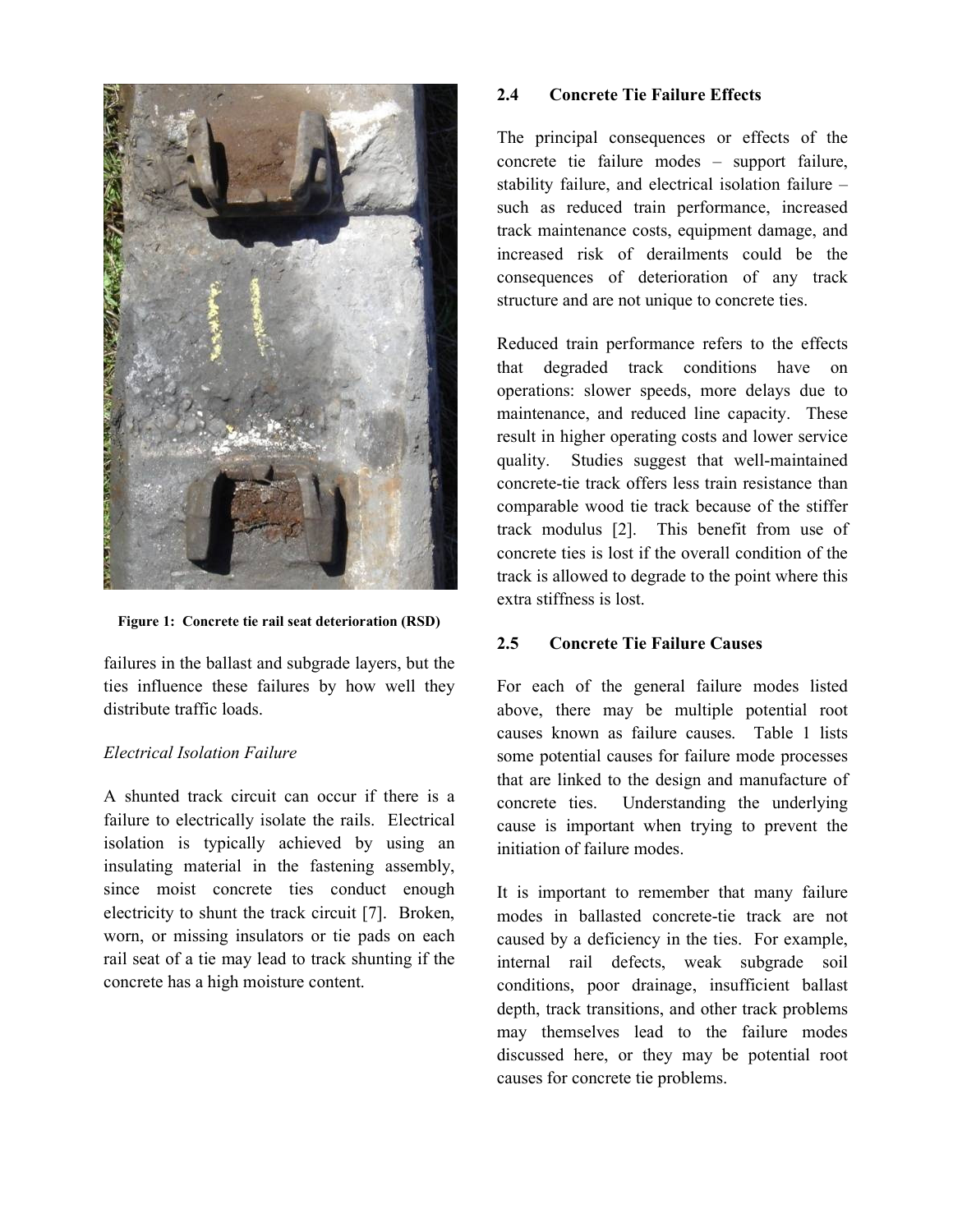| <b>Failure mode processes</b> | <b>Potential failure causes</b>                                                                                                                                                                                                                                                                                                                                                                |  |
|-------------------------------|------------------------------------------------------------------------------------------------------------------------------------------------------------------------------------------------------------------------------------------------------------------------------------------------------------------------------------------------------------------------------------------------|--|
| <b>Concrete deterioration</b> | low concrete strength; low prestress force; high curing temperature; reactive aggregates; fines<br>intrusion; moisture intrusion; low abrasion resistance (concrete); poor pore system in cement;<br>prestress diameter too large; too much steel in the cross-section; pad too soft; pad too hard; pad<br>geometry creates high hydraulic pressures; pad stiffness changes too much over time |  |
| <b>Fastener damage</b>        | fines intrusion; moisture intrusion; pad too soft; pad too hard; pad geometry creates high<br>hydraulic pressures; pad stiffness changes too much over time; insulator not durable enough;<br>fastener design creates concentrated stresses; spring clip too stiff; spring clip too flexible; low<br>fatigue strength for spring clip                                                          |  |
| Loss of prestress             | low concrete strength; high prestress force; poor bonding surface on prestress; prestress<br>diameter too large                                                                                                                                                                                                                                                                                |  |
| Poor bearing                  | undersized bearing areas                                                                                                                                                                                                                                                                                                                                                                       |  |
| <b>Longitudinal shoving</b>   | low bottom and side friction with ballast                                                                                                                                                                                                                                                                                                                                                      |  |
| <b>Lateral shoving</b>        | low bottom and side friction with ballast                                                                                                                                                                                                                                                                                                                                                      |  |
| <b>Excessive stiffness</b>    | high concrete strength; high prestress force                                                                                                                                                                                                                                                                                                                                                   |  |
|                               |                                                                                                                                                                                                                                                                                                                                                                                                |  |

#### **Table 1. Potential failure causes for processes within the failure modes**

# **2.6 Concrete Tie Failure Modes Prioritized by Criticality**

The criticality of each failure mode is influenced by how likely it is to cause the failure effect, the severity of its possible effects, and how difficult it is to detect the mode before the failure effect occurs. In a more formalized FMEA, these three factors are treated separately and are referred to as the occurrence, severity, and detection factors, respectively. One method for prioritizing failure modes is to assign ranking values (typically from 1 to 10) to each of these factors. The product of these factors is a ranking metric called the "risk priority number [1]."

A formal FMEA uses the risk priority numbers to prioritize failure modes. Determining the values for each of the factors is a collaborative effort that uses performance data, surveys, and expert opinion. For our analysis, a simplified ranking procedure was followed that applied the qualities of FMEA, but without as much detail. A rigorous FMEA of concrete ties was considered unnecessary and would have been mostly qualitative because adequate performance data are not available for some concrete tie failure modes. Failure modes are often only recorded after severe failures such as derailments. A more involved process may lead to the same relative ranking of failure modes as achieved with this simpler approach.

Working in cooperation with the Association of American Railroads (AAR), we developed a survey for North American railroads and transit authorities to learn about their experiences with concrete ties. The survey was a series of questions about the most critical concrete tie problems, and how the railroads decide whether to use concrete ties. The surveys were sent to individuals at railroads and transit authorities with experience and expertise with concrete ties.

Six major railroads, two smaller railroads, and four transit authorities responded to the survey. The critical problems that each group cited in the survey differed because of the different loading environments. The major railroads, with their higher traffic volumes and heavier axle loads, had more load-related problems, such as RSD, fastener wear, and center binding. By comparison, the transit authorities reported the critical problems to be installation or tamping damage.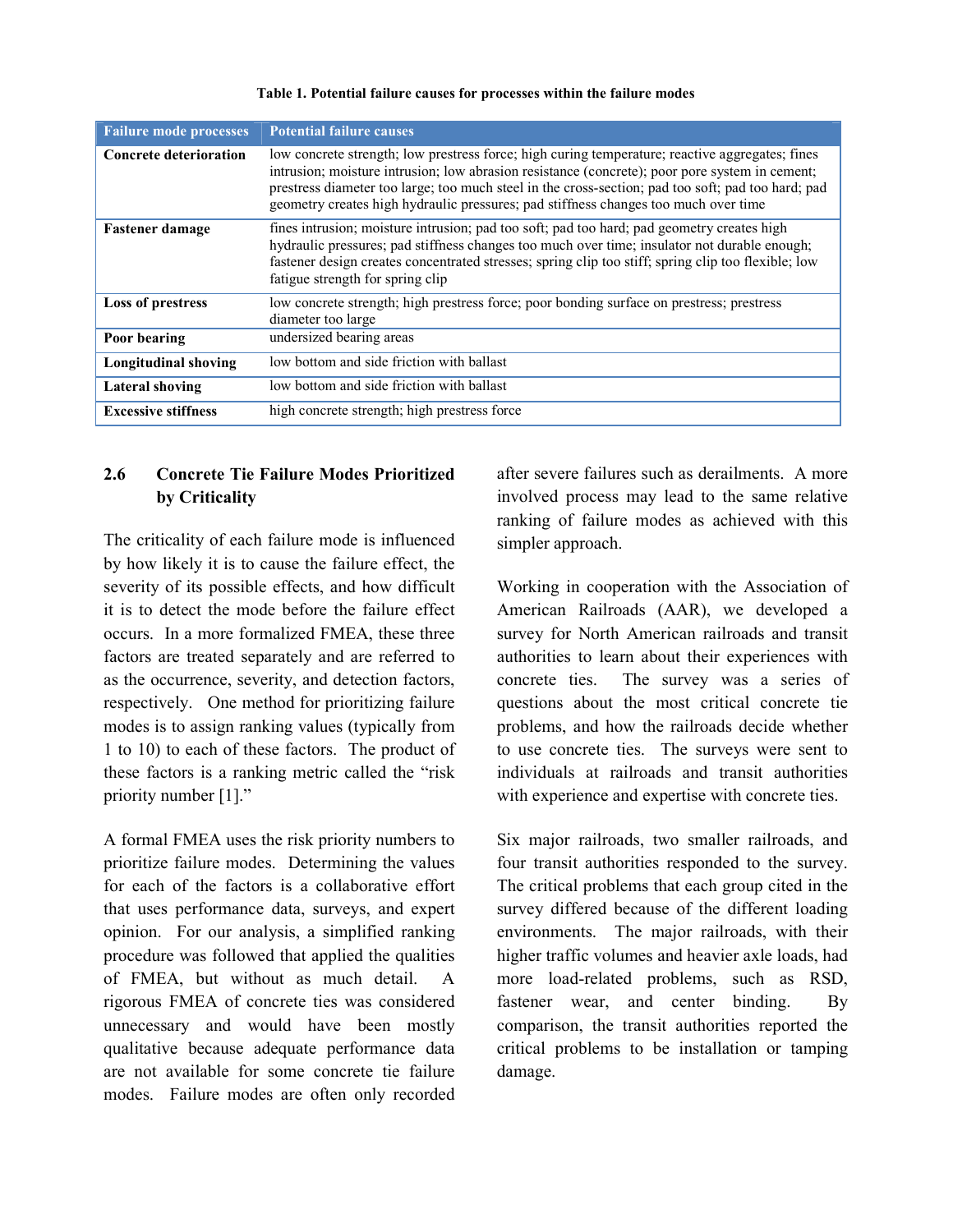| Table 2: The most critical concrete tie problems for major North American railroads; ranked from 1 to 8, |
|----------------------------------------------------------------------------------------------------------|
| with 8 being the most critical (based on six railroads' survey responses)                                |

| <b>Most Critical Concrete Tie Problems</b>          | <b>Average Rank</b> |
|-----------------------------------------------------|---------------------|
| <b>Rail seat deterioration (RSD)</b>                | 6.83                |
| Shoulder/fastener wear or fatigue                   | 6.67                |
| Derailment damage                                   | 4.83                |
| Cracking from center binding                        | 4.58                |
| <b>Cracking from dynamic loads</b>                  | 1.83                |
| <b>Tamping damage</b>                               | 1.83                |
| Other (ex: manufactured defect)                     | 1.33                |
| Cracking from environmental or chemical degradation | 1 25                |

In response to an open question, "What are the most critical problems with concrete ties on your railroad?" most respondents cited the maintenance required at the rail seat area, whether the problem is attributed to the fasteners or to rail seat deterioration.

Respondents were asked to rank a list of eight concrete tie failure modes, including "Other," in order of criticality (Table 2). The top two problems with concrete ties for major railroads are RSD and fastener wear. Only one response had anything listed under "Other," so the truncated list of failure modes apparently was sufficient to encompass most heavy haul concrete tie problems in North America.

Two primary themes among the responses were that the concrete tie system is expensive and that there is too much uncertainty in maintenance planning and service life of concrete ties. Some North American railroads continue to use concrete ties, while others have largely ceased using them.

Because of the results in Table 2 and further input from the AAR and the concrete tie subcommittee of the American Railway Engineering and Maintenance-of-Way Assoc. (AREMA) Committee 30 - Ties, we selected rail seat deterioration as the first failure mode to investigate.

#### **2.7 Investigation of Rail Seat Deterioration**

RSD is a complicated failure mode that involves multiple contributing factors, interrelated failure modes, fastener damage, and concrete deterioration. Contributing factors are thought to be heavy axle loads, high traffic volume, curvature, grade, mainline speeds, the presence of abrasive fines (like locomotive sand or metal shavings), and a cold, moist climate. The factors that appear to be necessary for RSD to occur are heavy axle loads, abrasive fines, and moisture [8]. RSD predominantly occurs in North America, most likely because of some unique combination of heavy axle loads, high traffic volume, and the necessary environmental conditions. Abrasive fines are typically present between the tie pad and the rail seat when RSD is discovered. Experiments at the AAR Transportation Technology Center Inc. (TTCI) demonstrated that RSD will not occur without moisture present at the rail seats. Concrete ties in the high tonnage loop showed no sign of RSD until a sprinkler system was installed [8]. The other contributing factors accelerate RSD, but they do not appear to be necessary for it to occur.

One laboratory study concluded that RSD may be a result of abrasion, hydraulic pressure cracking, freeze-thaw cracking, or some combination of these mechanisms. Abrasion is surface wear due to some combination of rubbing of the tie pad,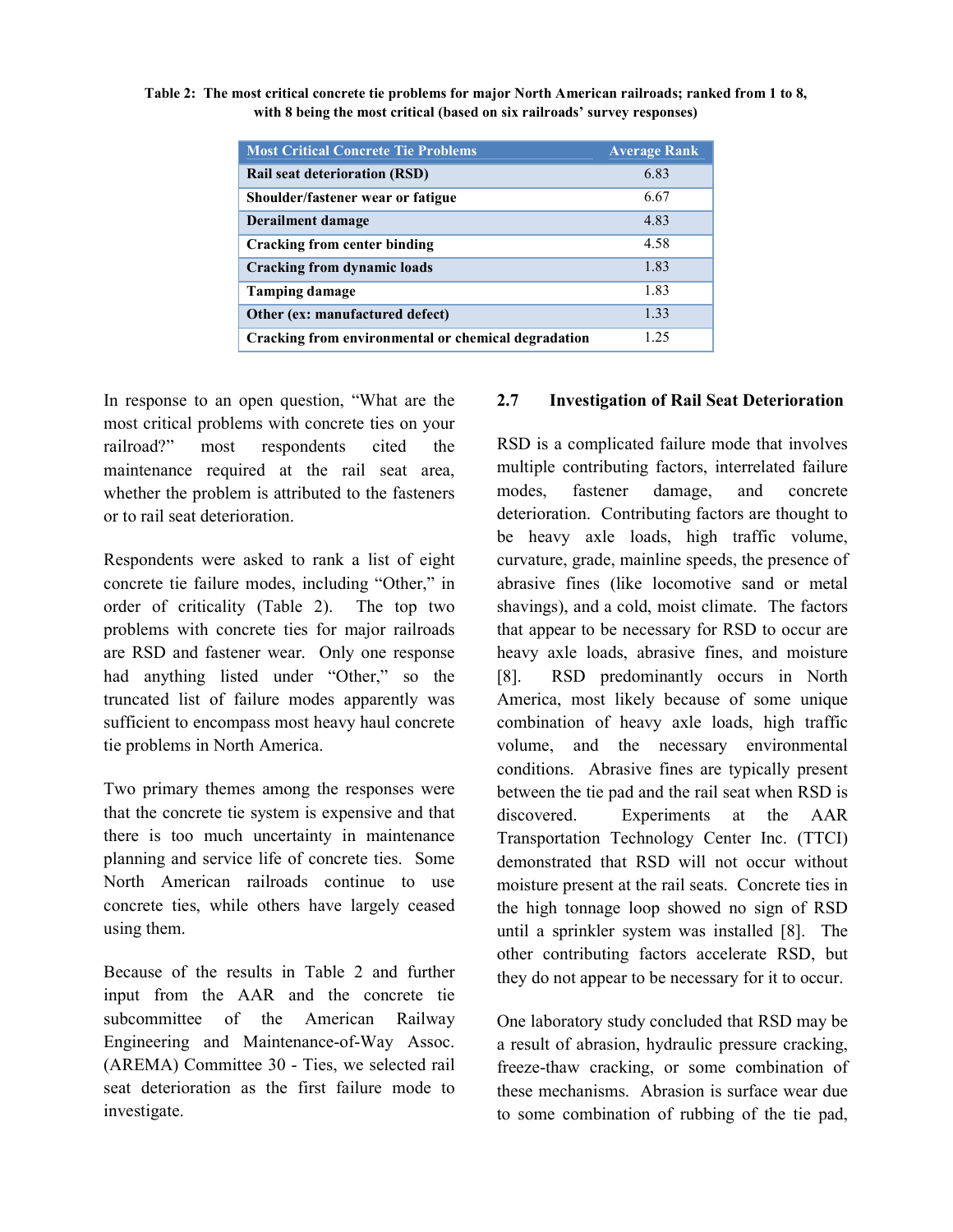grinding of abrasive fines, and impacting between the rail and the tie. Hydraulic pressure may result in tensile cracking due to passing wheel loads forcing water in and out of the concrete pores. Freeze-thaw cycles may result in tensile cracking due to expansion of freezing water, flow of water during freezing, or other processes [9]. A recent investigation into a highprofile derailment on concrete-tie track in the US concluded that track geometry may cause concentrated stresses at the rail seat sufficient to crush or fatigue the concrete [10].

The wear patterns observed in track vary from wear of the cement paste that exposes the coarse aggregate to wear of all concrete components, and from flat wear that begins on the perimeter of the rail seat to a triangular pattern that wears the field side of the rail seat on the high side of a curve [9, 10, 11]. Figures 2 and 3 illustrate the range of RSD wear patterns. The wear pattern in Figure 2 is horizontal with loss of the cement paste exposing the coarse aggregate, which is relatively intact. By contrast, in the triangular wear pattern in Figure 3, all the concrete components at the surface are equally worn.

RSD is commonly related to, and may be caused by, broken, loose, or missing fastening components. Movement of the rail that results from a loosened fastening assembly can contribute to RSD by allowing intrusion of fines and moisture, abrasive action, or concentrated stresses.

There is currently a somewhat standard qualification test for concrete ties in North America that is intended to simulate RSD. In the test, cyclic loads are applied at a lateral-tovertical (L/V) ratio of 0.52, with water and sand present at the rail seats of a fully assembled tie



**Figure 2: RSD, with horizontal pattern and cement paste wear [9]**

[11]. The test evaluates the performance of the fastening assembly and the concrete at the rail seat.

Automated inspections for RSD are typically done by geometry cars that apply lateral loads to the rails, using a gauge restraint measurement system. The geometry cars can identify gauge problems, but they cannot identify what caused them – possibly rail damage, fastener damage, or RSD [13]. Visual inspections can readily identify RSD if the rail and fastening assembly have been removed. If RSD is identified in its early stages, the rail seat surface can be restored by applying epoxy, extending the service life of the tie.

The failure effects directly associated with RSD are increased maintenance and increased possibility of derailment. RSD is best detected and repaired during rail relays, when the fasteners are disassembled and the rail replaced [8]. RSD may sometimes require repair or replacement between rail relays, which is costly. At least two derailments in the US were caused by RSD and involved injuries and hundreds of thousands of dollars in damage to track and equipment [12].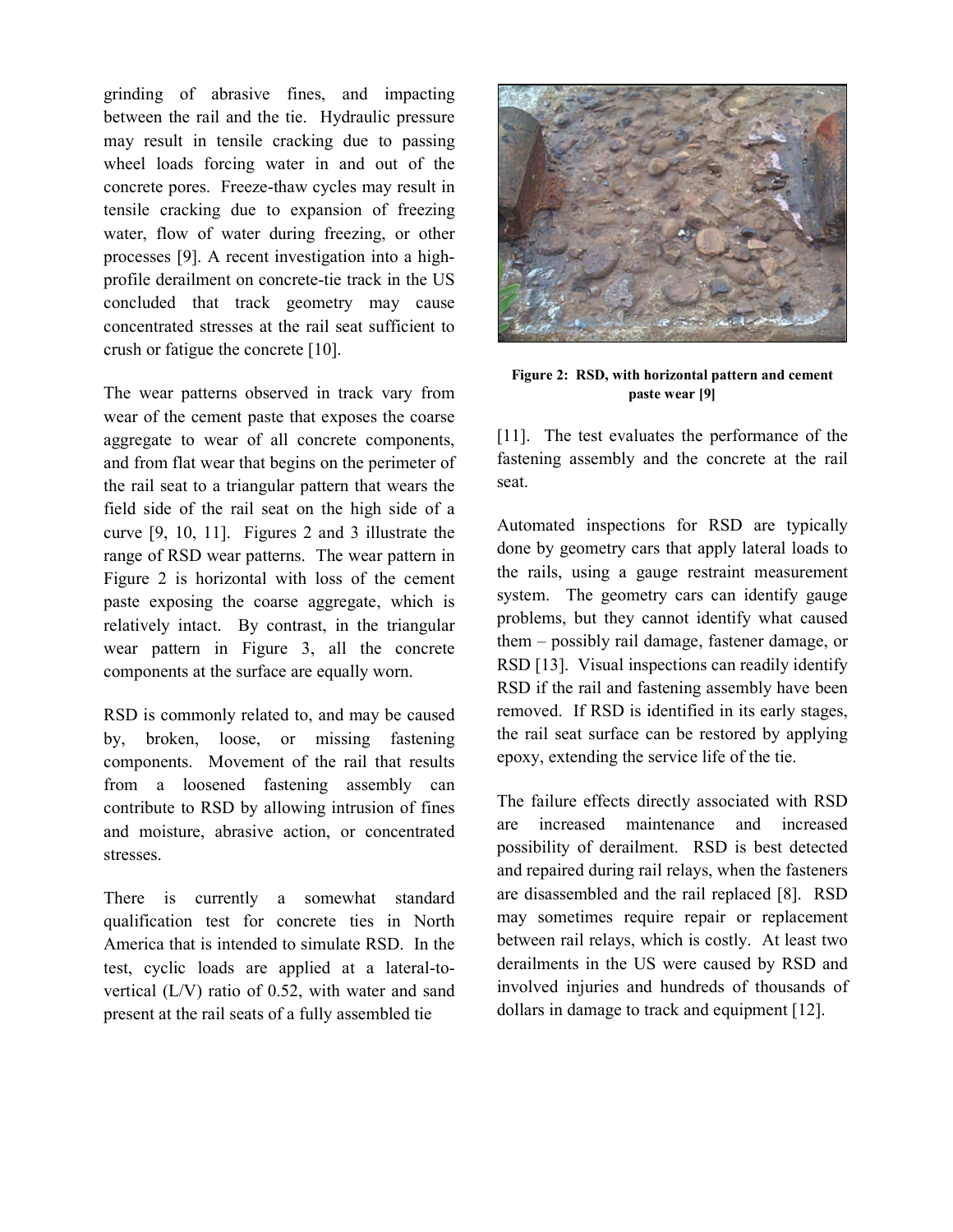

**Figure 3: RSD, with triangular wear of concrete surface toward the field side on the high side of a curve [12]** 

Isolation and consideration of the levels of causation for RSD helps illustrate different approaches for addressing the problem. By understanding the higher-level contributing factors, railroad engineers can predict when to expect RSD in their concrete-tie track. Some of the contributing factors can be mitigated, such as accelerated wear on curves, which may be reduced with proper rail lubrication and preventive rail grinding. But most of the contributing factors are more difficult to avoid. Mitigating fastener damage and other related failure modes may effectively prevent the onset or acceleration of RSD. Developing a better understanding of the deterioration mechanisms can lead to design solutions for improving the resistance of the concrete rail seat to RSD.

There are many potential root causes of RSD, but only some of them can be controlled through design. These include the durability of the concrete, the durability of the fastening components, the intrusion of moisture, and the intrusion of fines.

Some fastening assembly design approaches that railroads in North America are taking include widening the bearing area between the shoulder insert and concrete shoulder [2], improving the pad geometry or material [8], casting a steel plate at the rail seat [11], and improving the wear resistance of the insulators [14].

For resistance to abrasion and crushing, a less porous cement paste and a stronger concrete may help. For freeze-thaw and hydraulic pressure, a well-designed pore system, proper air content, and tensile crack resistance would help. Generally, abrasion and freeze-thaw are well understood, and standard tests have been used to evaluate the resistance of concrete to these mechanisms. Hydraulic pressure and crushing mechanisms are not as well understood and warrant further investigation.

At least one concrete tie manufacturer is attempting to place higher quality concrete at the rail seat than in the body of the tie [15]. If this does not create additional problems such as delamination of the concrete layers, this could make concrete improvements economical. The compatibility of this method with current concrete-tie manufacturing processes should be examined.

# **2.8** Next Steps

By design, the FMEA approach is meant to result in continuous improvement. A design FMEA continues until modifications can no longer be made to the product or it is discontinued [1]. Continuing with the concrete tie FMEA would entail pursuing more fastenerspecific problems, investigating the performance of ties under heavy impacts (as in the case of a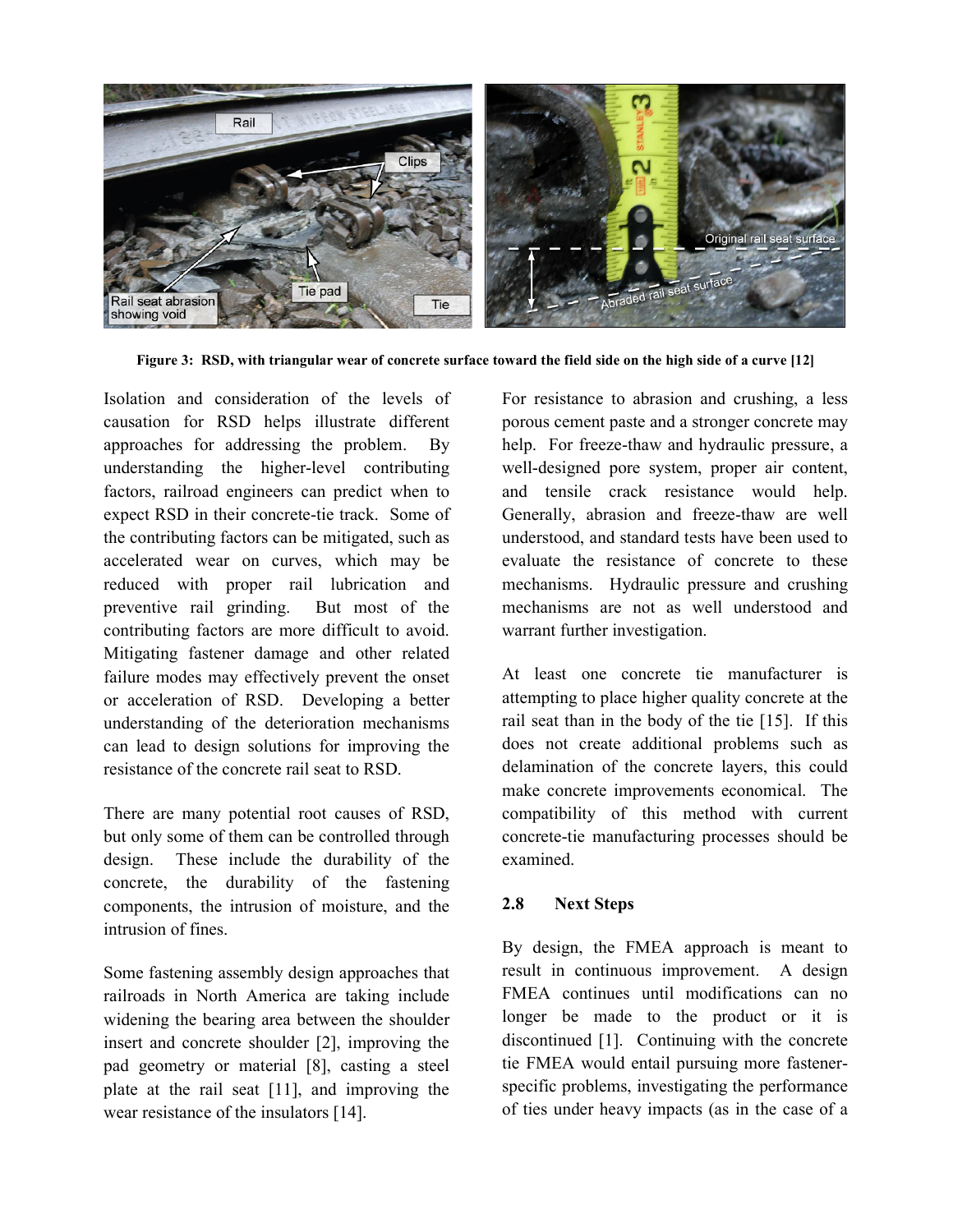derailment), and investigating the performance of ties in the center-bound loading condition. In addition to analyzing tie design, the manufacture, installation, and repair of concrete ties could be analyzed by one or more process FMEA's.

The FMEA presented here on concrete ties in ballasted track in North America could be modified to analyze other tie materials or other types of track structures such as slab track. The failure effects and the categories of failure modes will be similar, regardless of the system being analyzed. The specific failure modes and their causes will distinguish one system from the other. Also, a design FMEA could be created for the development of new track components that would predict potential failure modes, rather than analyze known failure modes.

This simplified design FMEA was effective for organizing concrete tie failure modes, facilitating a simple and quick survey, and directing research toward the most critical failure mode. However, some of the advantages of performing a formal FMEA were lost through simplification. Because only one ranking metric was used to prioritize failure modes, the process lost the depth achieved by assigning severity, occurrence, and detection values. There were also disadvantages to performing an FMEA on one track component before first performing a track system FMEA to identify which components are the most critical. Once a thorough system FMEA establishes the problem areas with track, design or process FMEA's could be implemented to pursue these.

#### 3. **CONCLUSION**

A simplified design FMEA was performed on concrete ties in ballasted track in North American heavy haul service. The analysis resulted in enumeration of the concrete tie failure modes, a ranking of the most critical ones in North America, and initiated an investigation into rail seat deterioration (RSD), which was found to be the most critical failure mode.

More investigation is required to understand the contributing factors, related failure modes, and deterioration mechanisms associated with RSD. With a better understanding of how and why RSD occurs, it may be possible to find costeffective design solutions. It is not clear whether RSD is a failure mode that can be prevented throughout the service life of a concrete tie, or whether the more realistic goal is mitigating the rate at which RSD occurs. In either case, the risk of RSD must be reduced to allow concrete ties to meet their full potential in heavy haul service.

#### **4. ACKOWLEDGMETS**

This research was funded by the AAR Technology Scanning Program. The authors would like to thank David Davis and Richard Reiff of TTCI, Ernie Barenberg of the University of Illinois at Urbana-Champaign (UIUC), William Riehl of RailAmerica Inc., the AAR Technology Scanning Committee, and the members of AREMA Committee 30 - Ties, Subcommittee 4 – Concrete Tie Technology for their invaluable contributions to this research. John C. Zeman has been supported in part by a CN Research Fellowship in Railroad Engineering. J. Riley Edwards has been supported in part by grants to the UIUC Railroad Engineering Program from CN, CSX, Hanson Professional Services, Norfolk Southern, and the George Krambles Transportation Scholarship Fund.